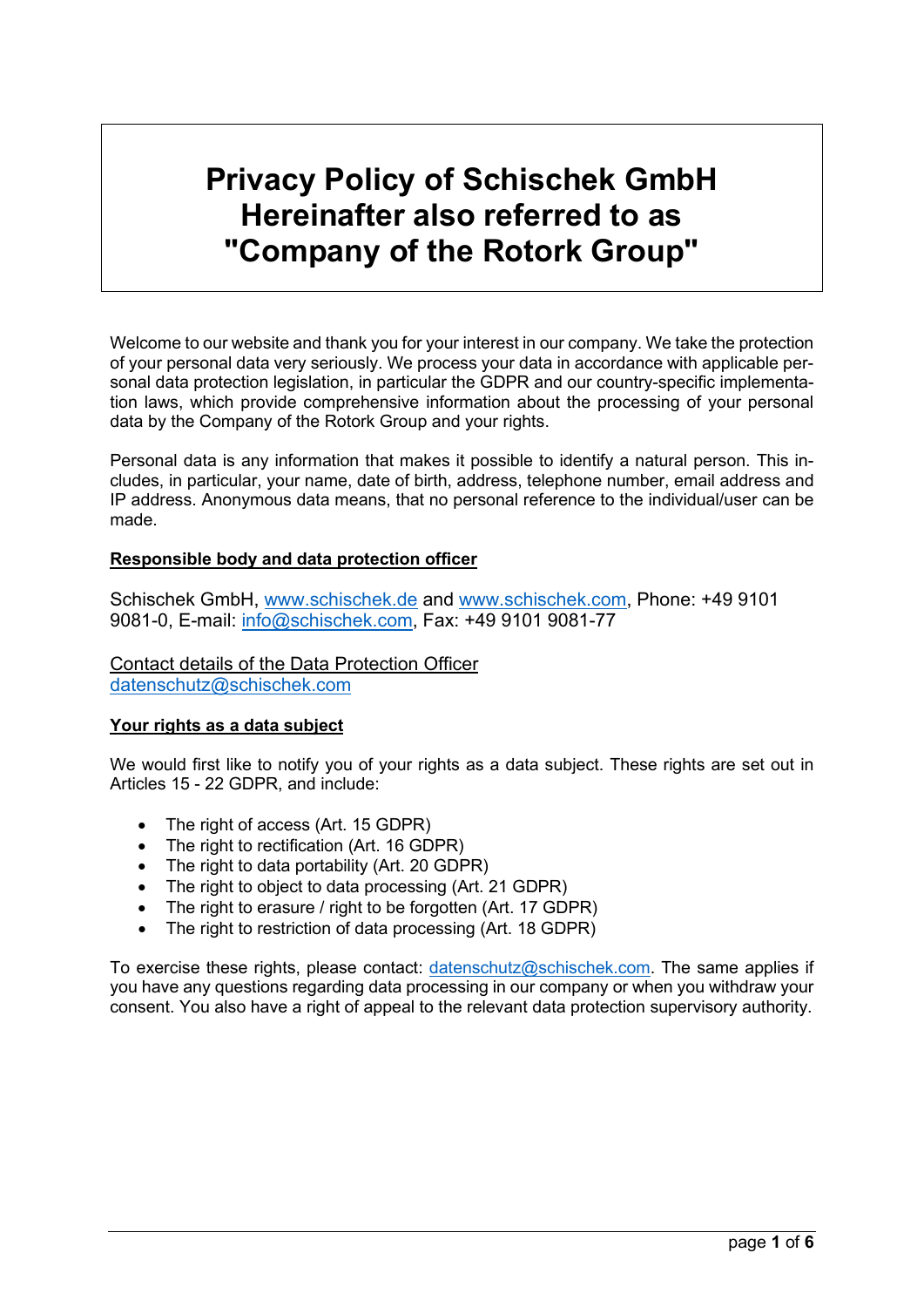# **Right to object**

Please note the following with respect to your right to object:

If we process your personal data for direct marketing, you have the right to object to this data processing at any time without providing the reasons for such objection. This also applies to profiling insofar as it is associated with direct marketing.

If you object to the processing for direct marketing, we will no longer process your personal data for such purposes. The objection is free of charge and can be made informally, where appropriate to: [datenschutz@schischek.com.](mailto:datenschutz@schischek.com)

Should we process your data to protect legitimate interests, you may object to such processing at any time for reasons that arise from your specific situation; this also applies to profiling based on these provisions.

We will then cease to process your personal information unless we can demonstrate compelling legitimate grounds for processing such information that outweigh your interests, rights and freedoms, or the processing is intended to assert, exercise or defend legal claims.

#### **Purposes and legal bases of data processing**

The processing of your personal data complies with the provisions of the GDPR and all other applicable data protection regulations. Legal bases for data processing arise in particular from Art. 6 GDPR.

We use your data to initiate business, to fulfil contractual and legal obligations, to conduct the contractual relationship, to offer products and services and to consolidate customer relationships, which may include marketing and direct marketing.

Your consent also constitutes a legal basis for data processing. In this respect, we will inform you of the purposes of data processing and the right to withdraw your consent. If the consent also relates to the processing of special categories of personal data, we will explicitly notify you in the consent process.

Processing of special categories of personal data within the meaning of Art. 9 (1) GDPR may only take place where necessary on the grounds of legal regulations and there is no reason to assume that your legitimate interests should prevail to the exclusion of processing such data.

#### **Data transfers / Disclosure to third parties**

We will only transmit your data to third parties within the scope of given statutory provisions or based on consent. In all other cases, information will not be transferred to third parties unless we are obliged to do so owing to mandatory legal regulations (disclosure to external bodies, including the supervisory authorities or law enforcement authorities).

## **Data recipients / categories of recipients**

In our organisation, we ensure that only individuals who are required to process the relevant data to fulfil their contractual and legal obligations are authorised to handle personal data.

In many cases, service providers assist our specialist departments to fulfil their tasks. The necessary data protection contract has been concluded with all service providers (i.e. credit checks, etc.).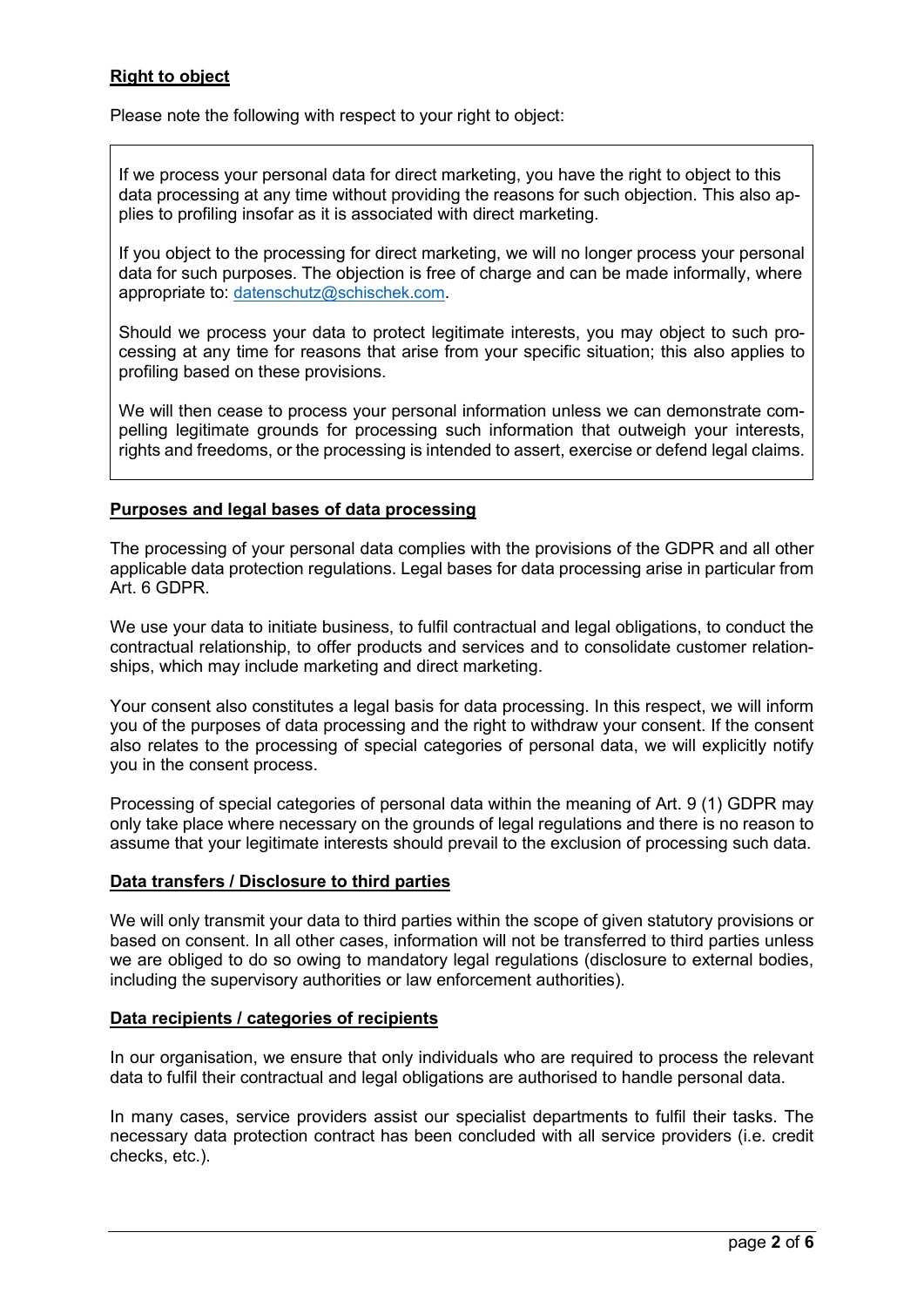# **Transfers of personal data to third countries**

A transfer of data to third countries (outside the European Union or the European Economic Area) shall only take place if required by law, if necessary for the conclusion or performance of a contract concluded or if you have provided your consent for such a transfer.

We transfer your personal data to service providers or group companies outside the European Economic Area as follows: UK. In such cases, compliance with the level of data protection is ensured by EU standard contractual clauses and internal company data-protection-regulations.

#### **Period of data storage**

We store your data for as long as such is required for the relevant processing purposes. Please note that numerous retention statutory periods require that data must be stored for a specific period. This relates in particular to retention obligations for commercial or fiscal purposes (e.g. commercial code, tax code, etc.). The data will be routinely deleted after use unless a further period of retention is required.

We may also retain data if you have given us your permission to do so, or in the event of any legal disputes and we use the evidence within the statutory limitation period, which may be up to 30 years; the standard limitation period is 3 years.

## **Secure transfer of data**

We implement the appropriate technical and organisational security measures to ensure the optimal protection of the data stored by us against accidental or intentional manipulation, loss, destruction or access by unauthorised persons. The security levels are continuously reviewed in collaboration with security experts and adapted to new security standards.

The data exchange to and from our website is encrypted. We provide https as a transfer protocol for our website, and always use the current encryption protocols. In addition, we offer our users content encryption in our contact forms and applications. We alone can decrypt this data. It is also possible to use alternative communication channels (e.g. surface mail).

#### **Obligation to provide data**

A range of personal data is required to establish, implement and terminate the obligation and the fulfilment of the relevant contractual and legal obligations. The same applies to the use of our website and the various functions we provide.

In some cases, legal regulations require data to be collected or made available. Please note that it will not be possible or not fully possible to process your request or execute the underlying contractual obligation without this information.

#### **Data categories, sources and origin of data**

The data we process is defined by the relevant context: it depends on whether, for example, you place an order online, enter a request on our contact form or if you want to send us an application or submit a complaint.

Please note that we may also provide information at specific points for specific processing situations separately where appropriate, e.g. when uploading application documents or when making a contact request.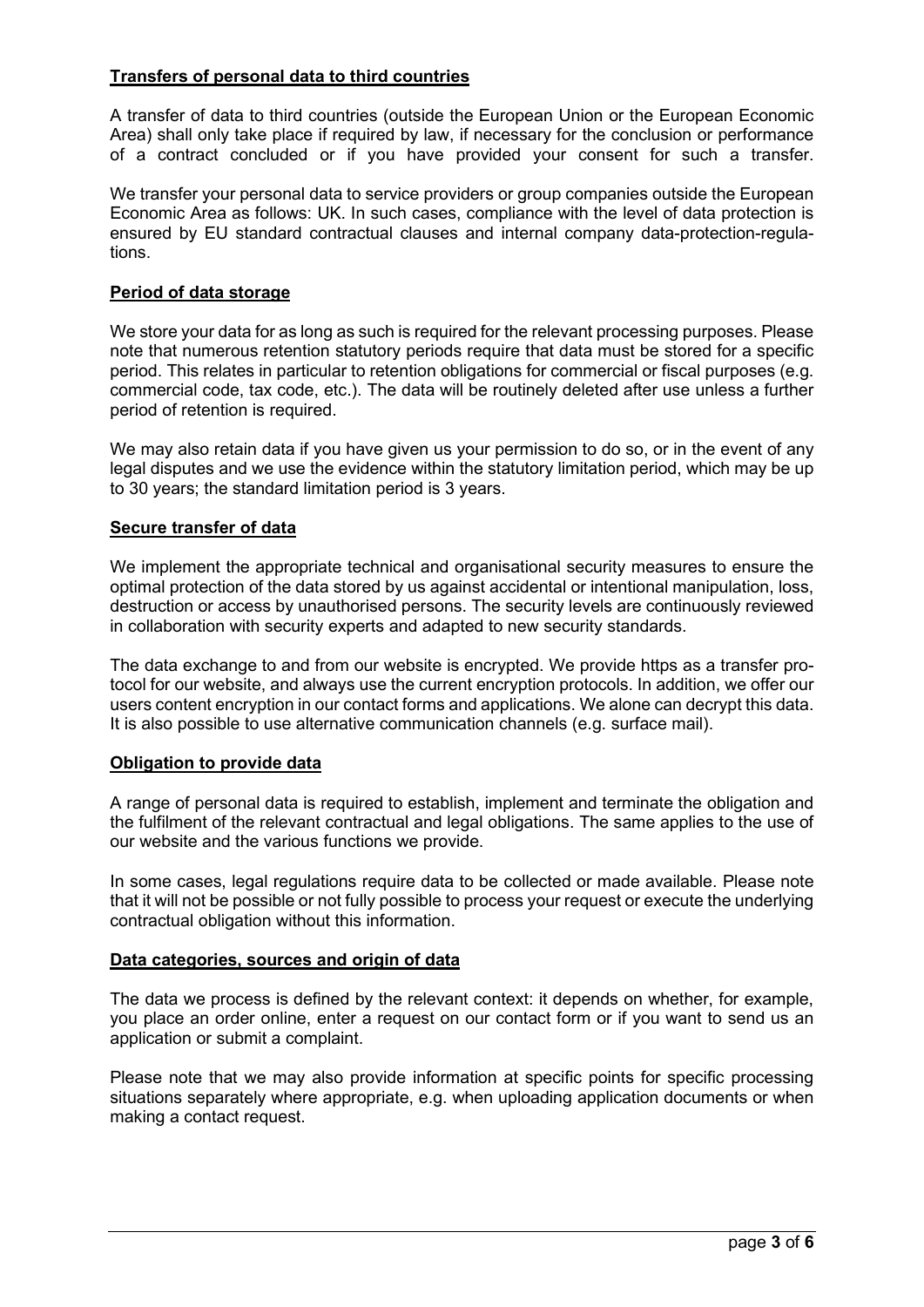# **We collect and process the following data when you visit our website:**

- Name of the Internet service provider
- Web browser and operating system used
- Information on the website from which you visited us
- The IP address by your allocated Internet service provider
- Files accessed, volume of data transferred, downloads/file export
- Information on websites accessed on our site, including date and time

For reasons of technical security (in particular to safeguard against attempts to attack of our web server), this data is stored in accordance with Article 6 (1) lit f GDPR. Anonymisation takes place no later than after seven days by abbreviating the IP address so that no reference is made to the user.

## **We may collect and process the following data as part of a (product) inquiry:**

- Company name
- Last name, first name
- Contact information (Address/company location, phone number, e-mail address)
- Product or project-related information

## **We may collect and process the following data as part of a document/record request:**

- Company name
- Last name, first name
- Contact information (Delivery address, phone number, e-mail address)
- Quantity, type and requirements of the requested documents

## **We may collect and process the following data as part of a return delivery (return form):**

- Company
- Address
- Customer number
- Contact person
- Phone number
- E-mail address
- Subject
- Further information about the return

## **Request form / Contact via email (Article 6 (1) lit a, b GDPR)**

A request form is available on our website, which can be used to contact us electronically. If you write to us using the request form, we will process the data you submitted in the request form to respond to your queries and requests.

In so doing, we respect the principle of data minimisation and data avoidance; such that you only have to provide the information, we require contacting you, which is your name, company name, email address and the message field itself. Your IP address will also be processed for technical reasons and for legal protection. All other data is voluntary, and additional fields are optional (e.g. to provide a more detailed response to your questions).

If you contact us by email, we will process the personal information provided in the email solely for processing your request. If you do not contact us using the forms provided, no additional data will be collected.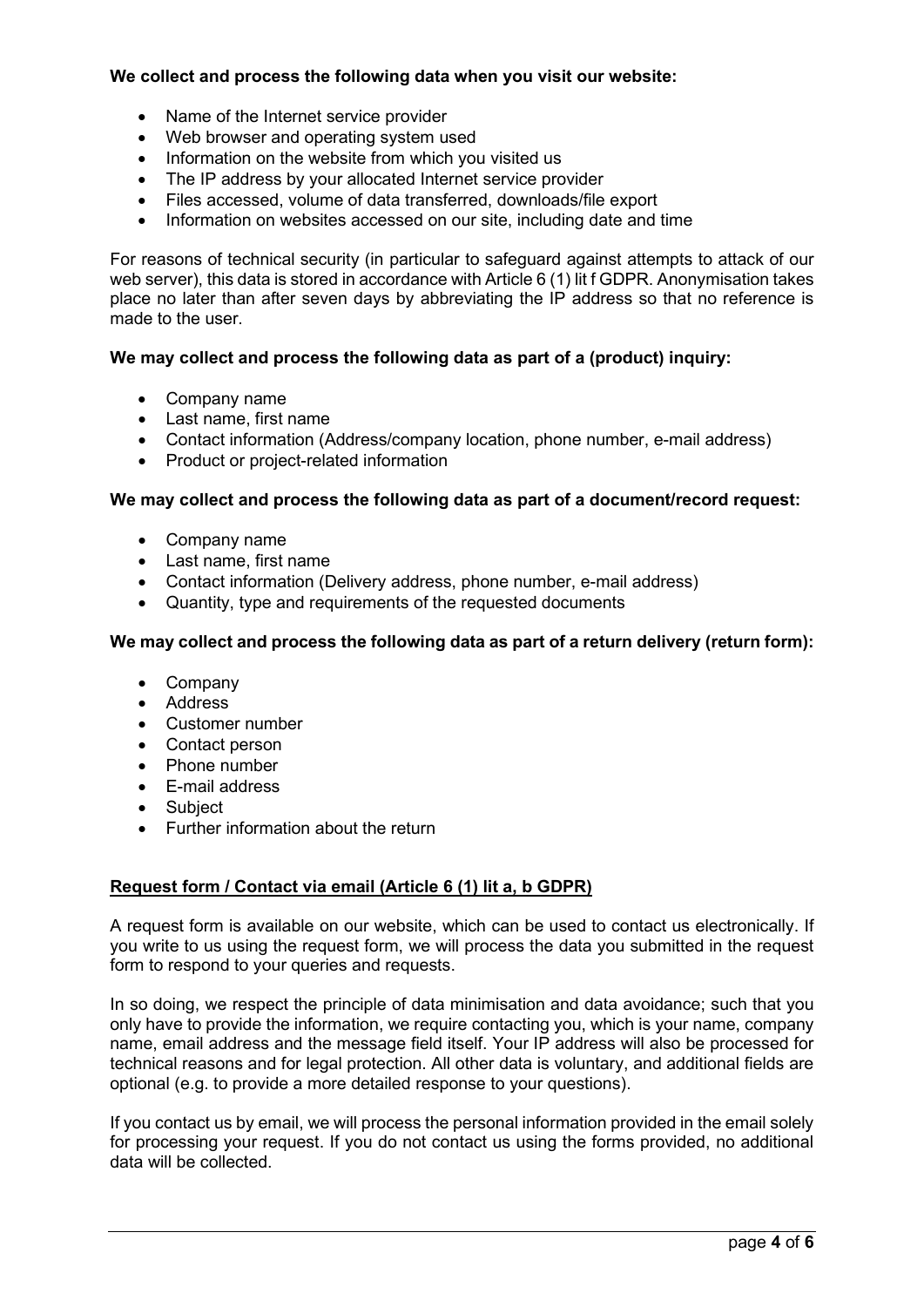# **Marketing purposes (Article 6 (1) lit f GDPR)**

The Company of the Rotork Group is keen to nurture the customer relationship with you and to send you information and offers about our product / services. We therefore process your data to send you the relevant information and offers via email or by surface mail.

You may object to the use of your personal data for direct marketing at any time; this also applies to profiling insofar as it is associated with direct marketing. If you object, we will cease processing your personal information for this purpose.

You can withdraw your consent at any time free of charge and informally without stating the reasons for such and should be addressed to +49 9101 9081-0, sent via email to [info@schischek.com](mailto:info@schischek.com) or via surface mail to Schischek GmbH, Mühlsteig 45, 90579 Langenzenn, Germany.

#### **Automated decisions in individual cases**

We do not use purely automated processing to make decisions.

#### **Cookies (Art. 6 Para. 1 S. 1 lit. a, f EU-GDPR, Section 25 Para. 1, 2 TTDSG – The German Federal Law on Data Protection and the Protection of Privacy in Telecommunications and Telemedia)**

On our website, we use so-called cookies in several places. They serve to make our offer more user-friendly, effective and secure. Cookies are small text files that are stored on your computer and stored by your browser (locally on your hard drive).

These cookies enable us to analyse how users interact with our website. This enables us to design the website content according to visitor's needs. In addition, cookies allow us to measure the effectiveness of a particular ad and have it placed based on, for example, the thematic interests of users.

Most of the cookies we use are so-called "session cookies". These are automatically deleted after your visit. Permanent cookies are automatically deleted from your computer when their validity period (usually six months) is reached or you delete them yourself before the validity period expires.

Most web browsers accept cookies automatically. However, you can usually change the settings of your browser if you prefer not to send the information.

We use cookies to make our offer more user-friendly, effective and secure. In addition, we use cookies to enable us to analyse how users use our websites. This allows us to design the content according to visitor needs. In addition, the cookies enable us to measure the effectiveness of a particular advertisement and to have it placed, for example, depending on the thematic interests of the user.

Cookies are stored on the user's computer and transmitted from it to our site. Therefore, you as a user also have full control over the use of cookies. By changing the settings in your Internet browser, you can disable or restrict the transmission of cookies. Furthermore, cookies that have already been set can be deleted at any time via an Internet browser or other software programs. This is possible in all common Internet browsers.

Please note: If you deactivate the setting of cookies, not all functions of our website may be fully usable.